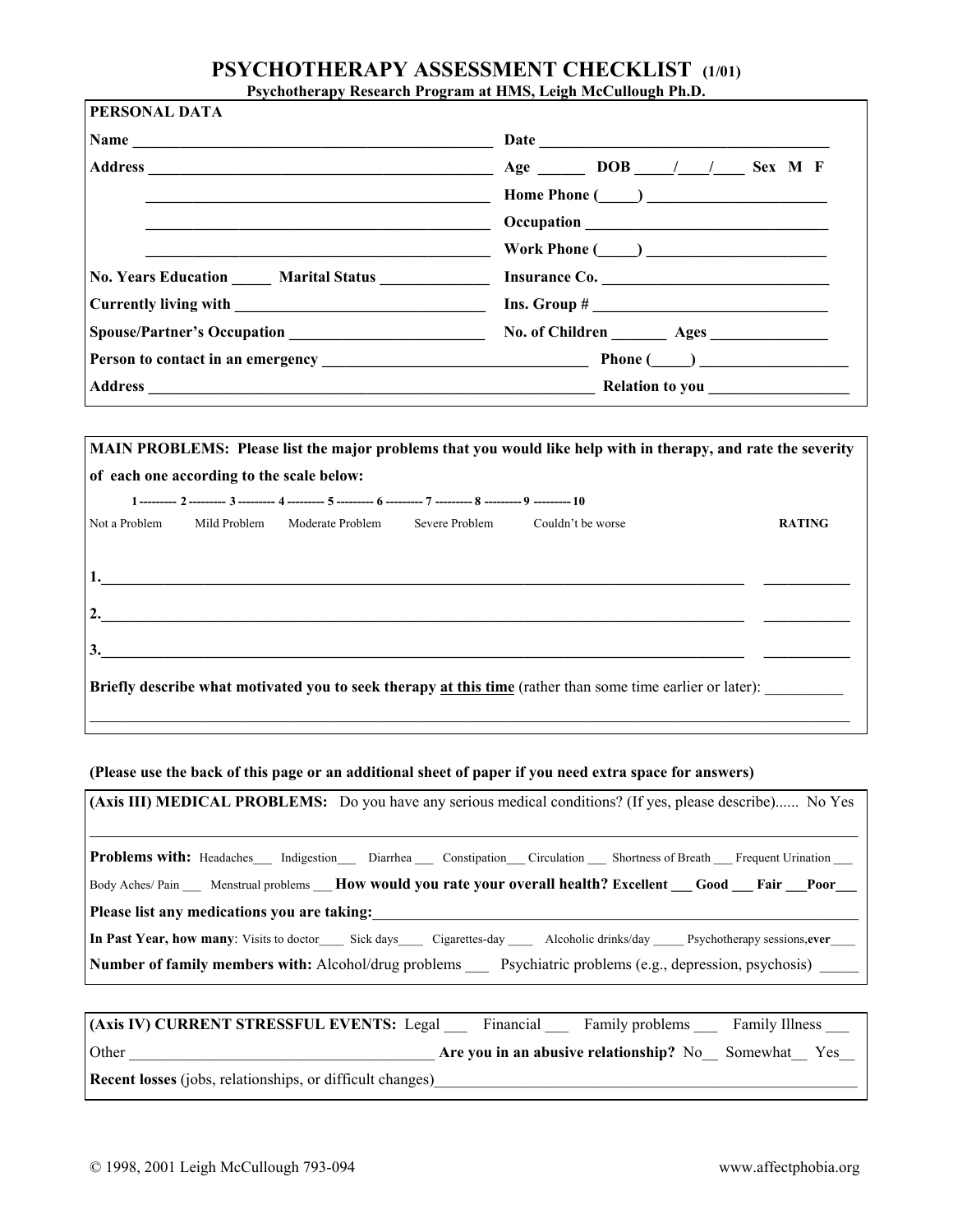### Axis V: Self -Report of Assessment of Functioning **Initials Initials**

| <b>DAILY FUNCTIONING: Please give a rough estimate</b> | LIFELONG FUNCTIONING: Please check the best and |                   |                                                      |  |  |
|--------------------------------------------------------|-------------------------------------------------|-------------------|------------------------------------------------------|--|--|
| of how many hours per week you spend doing the         | worst times of your life:                       |                   |                                                      |  |  |
| following in a typical week:                           | Age                                             | <b>Best Times</b> | <b>Average times Worst Times</b>                     |  |  |
|                                                        | $0 - 5$                                         |                   |                                                      |  |  |
|                                                        | $6-12$                                          |                   | <u> 1989 - Jan James James Barbara, martxa</u>       |  |  |
|                                                        | $13-19$                                         |                   | <u> 1980 - Jan Barbara Barbara, manazarta bashka</u> |  |  |
|                                                        | 20-29                                           |                   |                                                      |  |  |
| Physical recreation or exercise of some kind           | $30 - 39$                                       |                   |                                                      |  |  |
| Hobbies (crafts, games, music, dancing, reading, etc.) | 40-49                                           |                   |                                                      |  |  |
|                                                        | 50-59                                           |                   |                                                      |  |  |
| Church, charity, spiritual or inspirational activities | 60-69                                           |                   |                                                      |  |  |
|                                                        | $70-79+$                                        |                   |                                                      |  |  |
|                                                        |                                                 |                   |                                                      |  |  |

**WORST TIME IN LIFE** (Please briefly describe). (You may use the back of this page for answers in the following sections, if needed:)

Who helped you through it?

Are there things that cause you to feel ashamed or that would be difficult to talk about? (No need to specify) ...... No Yes

 $\mathcal{L}_\text{max}$ 

**BEST TIME IN LIFE** (Please briefly describe)

Was there someone to share it with? Yes No

Do you have a close friend who is supportive and someone you can confide in during difficult times?....................Yes No What have you done that you are **MOST PROUD OF?** 

 $\_$  , and the state of the state of the state of the state of the state of the state of the state of the state of the state of the state of the state of the state of the state of the state of the state of the state of the

 $\mathcal{L}_\text{max}$ 

 $\_$  , and the state of the state of the state of the state of the state of the state of the state of the state of the state of the state of the state of the state of the state of the state of the state of the state of the

What are your **STRENGTHS** (How do you cope) when times are hard?

**Do you feel you are a person of worth at least on an equal basis with others?** VeryMuch Much Somewhat A little No **How much enjoyment or pleasure are you currently getting out of living?** VeryMuch Much Moderate A little None **What is your income range?** Under \$20,000 /\$20-39,000 /\$40-59,000 /\$60-80,000 / Over \$80,000

**(Axis V) SELF-ASSESSMENT OF FUNCTIONING:** Please rate (from 1-10) how well you feel you are currently

functioning in each of the three areas listed below, according the following scale:

**10 ------- 9 -------- 8 --------7-------- 6 -------- 5 -------- 4---------3 -------- 2 -------- 1**

Excellent Functioning Mild difficulty Moderate difficulty Severe Difficulty Barely able to function

**1. General Mood (Depression, Anxiety, etc.) \_\_\_\_\_ 2. Social Relationships? \_\_\_\_\_ 3. Daily work or school?\_\_\_\_**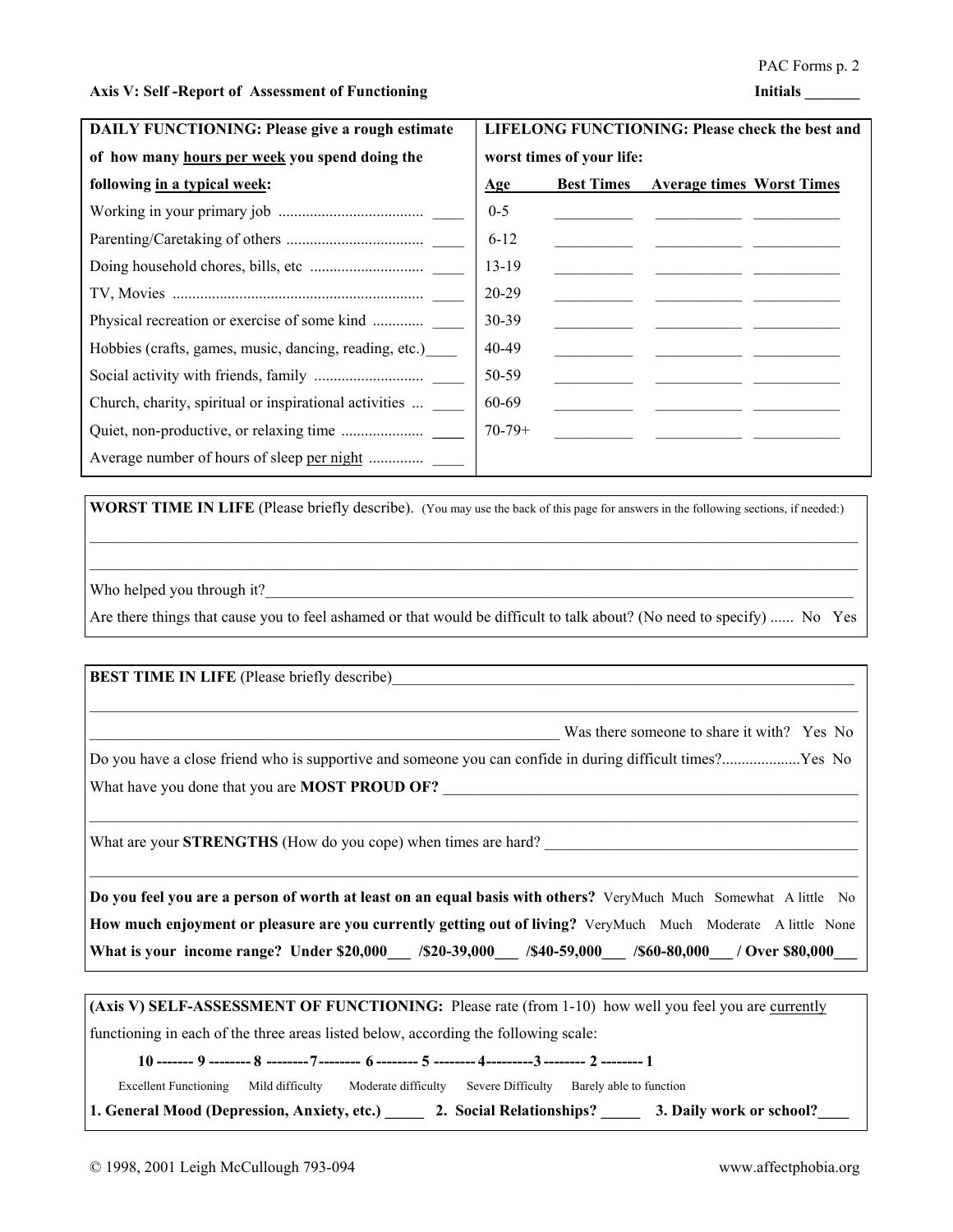## PAC Forms p. 3

## AXIS I: DSM-IV: Self-Report Checklist of Preliminary Items for Major Categories **Initials Initials**

MD

|                                                                                                                    | . . <b>.</b> . |
|--------------------------------------------------------------------------------------------------------------------|----------------|
| In the last month has there been a period of time (of 2 weeks or more) when you were feeling depressed or down     |                |
|                                                                                                                    | No Yes         |
| Have you felt a lot less interested in things or unable to enjoy the things you used to enjoy? (Was it most of the |                |
|                                                                                                                    |                |
|                                                                                                                    | <b>DYS</b>     |
| For two years or more, have you been bothered by depressed mood most of the day, more days than not?  No Yes       |                |

| Have you felt any of the following? Please check: |                                    |
|---------------------------------------------------|------------------------------------|
| Difficulty concentrating/indecisive               |                                    |
|                                                   | Recurrent thoughts of death, dying |
|                                                   |                                    |
|                                                   | Taking some action toward suicide  |
| Feelings of worthlessness or excessive guilt      |                                    |
|                                                   |                                    |

Have you ever before had a 2 week period when you were feeling depressed or down more days than not? ............ No Yes

| <b>MN</b>                                                                                                                                                                                                                    |
|------------------------------------------------------------------------------------------------------------------------------------------------------------------------------------------------------------------------------|
| In the last month, has there been a period of time when you were feeling so good, high, excited or hyper that<br>other people thought you were not your normal self or you got into trouble? (Did anyone say you were manic? |
| No Yes                                                                                                                                                                                                                       |
| Has there been a period of time when you felt so irritable that you shouted at people or started fights/arguments? . No Yes                                                                                                  |
| <b>PMN</b>                                                                                                                                                                                                                   |
| Have you ever had a time when you were feelings so good or hyper that other people thought you were not                                                                                                                      |
| your normal self or you were so hyper that you got into trouble: (Did anyone say you were manic, then?)  No Yes                                                                                                              |
|                                                                                                                                                                                                                              |
| DEL                                                                                                                                                                                                                          |
| Have you had any unusual experiences, for example did it ever seem like people were talking about youor taking                                                                                                               |
| No Yes                                                                                                                                                                                                                       |
| What about receiving special messages from people or from the way things were arranged around you, or from                                                                                                                   |
| No Yes                                                                                                                                                                                                                       |
| <b>SCH</b>                                                                                                                                                                                                                   |
| Other than when you were depressed or feeling high, has there been a time when you heard voices, had visions,                                                                                                                |
| No Yes                                                                                                                                                                                                                       |
| Or did you do something to call attention to yourself like dressing in some odd way or doing something strange? . No Yes                                                                                                     |
| ALC                                                                                                                                                                                                                          |
| Was there ever a period in you life when you drank too much? (Has alcohol ever caused problems for you?)  No Yes                                                                                                             |
|                                                                                                                                                                                                                              |
|                                                                                                                                                                                                                              |
| <b>DRG</b>                                                                                                                                                                                                                   |
| Have you used any street drugs, or used prescription drugs in an amount or way that wasn't prescribed?  No Yes                                                                                                               |
| If street drug: Has there ever been a time when you took it at least ten times in a one month period of time?  No Yes                                                                                                        |

If prescribed: Did you ever get hooked/dependent? .................................................................................................... No Yes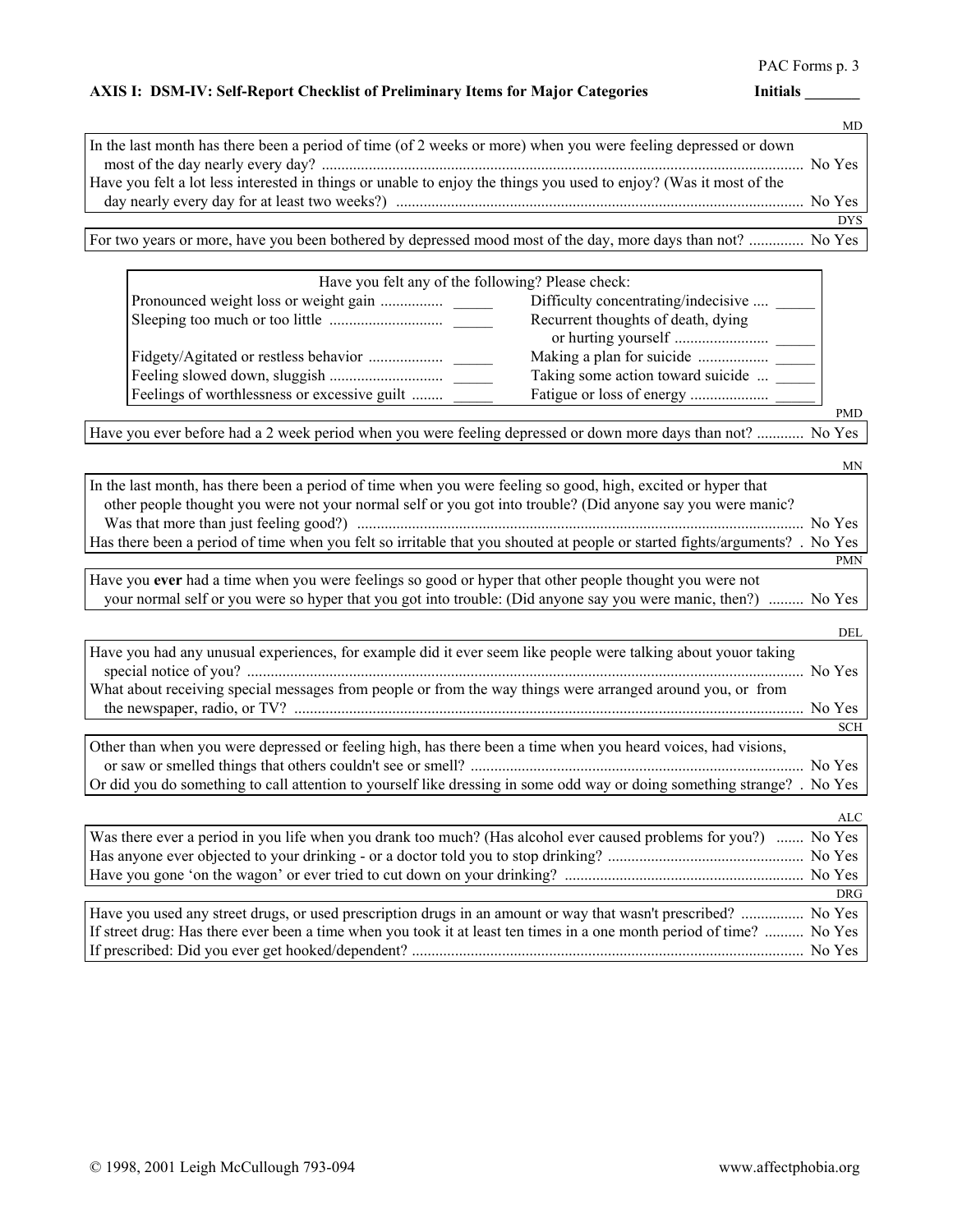# Axis I: Continued **Initials** 1.1 Continued

|                                                                                                                        | PAN           |
|------------------------------------------------------------------------------------------------------------------------|---------------|
| Have you ever had a panic attack, when you felt frightened, anxious, uncomfortable, worried about going crazy          |               |
| or suddenly developed a lot of physical symptoms (e.g., heart-pounding, trembling, dizziness)?  No Yes                 |               |
| If yes, has the panic attack been followed by persistent concern about having additional attacks, worry about the      |               |
| implications or consequences of the attack, or a significant change in behavior related to the attacks?  No Yes        |               |
|                                                                                                                        | <sub>OC</sub> |
| Have you ever been bothered by thoughts, impulses or images that caused anxiety and kept coming back even              |               |
| What about awful thoughts, like hurting someone against your will, or being contaminated by germs or dirt?  No Yes     |               |
| Was there ever anything that you had to do over and over again and couldn't resist doing, like washing your            |               |
| hands again and again, counting up to a certain number or checking something several times to make sure                |               |
|                                                                                                                        |               |
|                                                                                                                        | <b>PTSD</b>   |
| Is there a traumatic event or memory that keeps coming back in nightmares, flashbacks or thoughts-that you             |               |
|                                                                                                                        |               |
|                                                                                                                        | <b>AGR</b>    |
| Have you been afraid of leaving the house alone, being in crowds, standing in line, or traveling on buses or           |               |
|                                                                                                                        |               |
|                                                                                                                        |               |
| Have you felt any of the following? Please check:                                                                      |               |
| Chest pain or discomfort<br>Pounding, racing heart.<br>Fear of losing control, going crazy                             |               |
| Nausea/abdominal distress_                                                                                             |               |
| Dizzy, lightheaded or faint<br>Numbness or tingling sensation<br>Trembling, shaking<br>Shortness of breath             |               |
| Feelings of unreality or<br>detached from oneself<br>Feelings of choking                                               |               |
|                                                                                                                        | <b>SOC</b>    |
| Is there anything that you were ever afraid of or uncomfortable doing in front of other people like speaking,          |               |
|                                                                                                                        |               |
|                                                                                                                        | PHB           |
| Are there any other things that you have been especially afraid of such as flying, snakes, seeing blood, getting       |               |
|                                                                                                                        |               |
|                                                                                                                        | GAD           |
|                                                                                                                        |               |
|                                                                                                                        |               |
| Have you felt any of the following? Please check:                                                                      |               |
| Restlessness or feeling keyed up or on edge                                                                            |               |
|                                                                                                                        |               |
| Difficulty concentrating or mind going blank<br>Difficulty sleeping or restless sleep                                  |               |
|                                                                                                                        | SM/HY         |
|                                                                                                                        | No Yes        |
| Have you worried that something was wrong, even when a doctor told you there was nothing the matter?                   | No Yes        |
|                                                                                                                        |               |
|                                                                                                                        | <b>ANO</b>    |
| Have you ever had a time when you weighed much less than other people thought you ought to weigh?  No Yes              |               |
|                                                                                                                        |               |
|                                                                                                                        | <b>BUL</b>    |
|                                                                                                                        |               |
| Have you ever made yourself throw-up, used laxatives or exercised a lot to prevent weight gain?  No Yes                |               |
|                                                                                                                        | ADD           |
|                                                                                                                        |               |
| Have you had symptoms of hyperactivity, impulsivity, or restlessness that has persisted for at least 6 months?  No Yes |               |
|                                                                                                                        |               |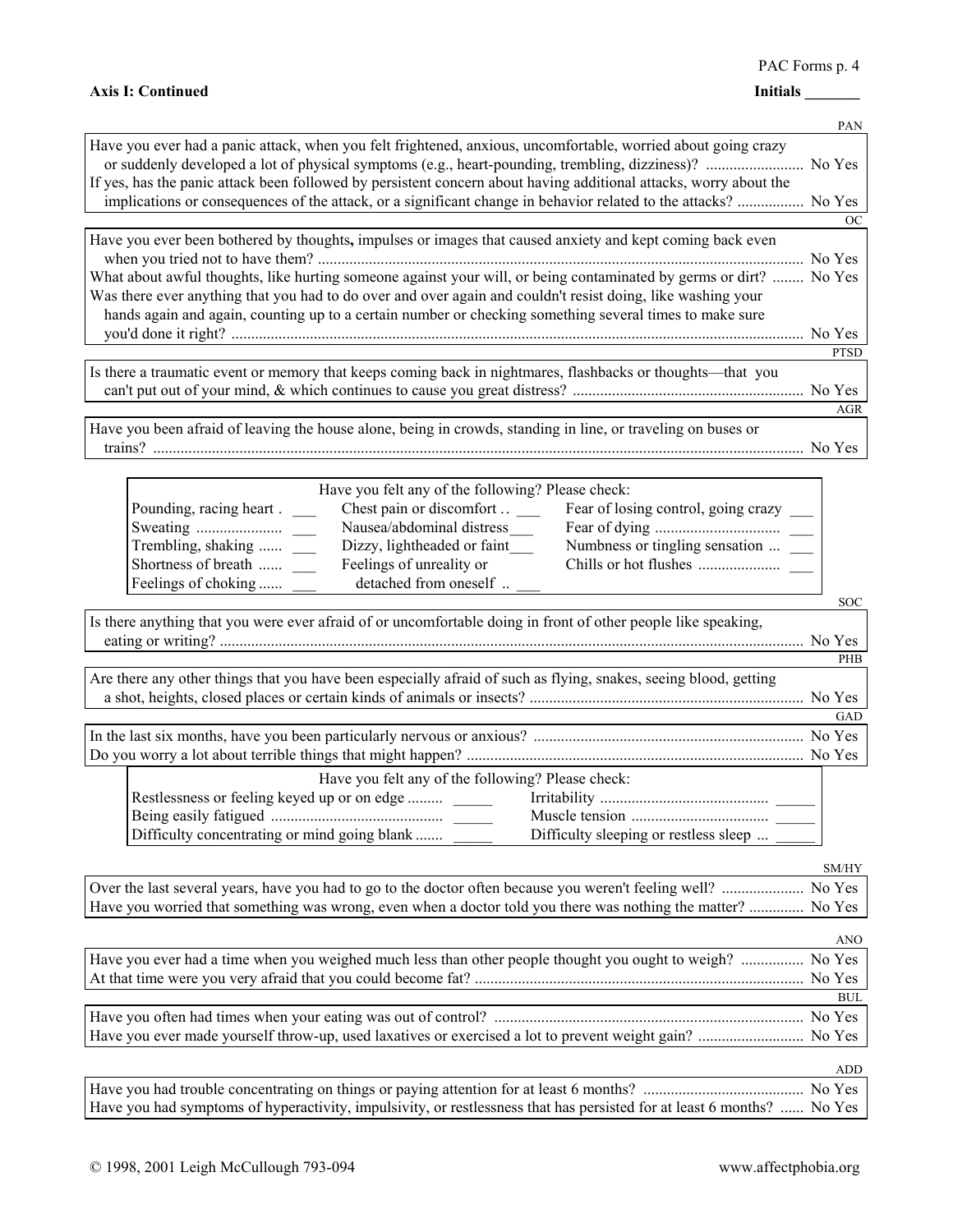## AXIS II: DSM-IV: Self-Report Checklist of Preliminary Items for Major Categories **Initials**

|  | <b>AVD</b> |
|--|------------|
|  |            |
|  |            |
|  |            |
|  |            |
|  |            |
|  |            |
|  |            |

|                                                                                                                | <b>DEP</b> |
|----------------------------------------------------------------------------------------------------------------|------------|
| 8. Do you need a lot of advice or reassurance from others before you can make everyday decisions?  No Yes      |            |
| 9. Do you depend on other people to handle important areas in your life such as finances, child care or living |            |
|                                                                                                                |            |
|                                                                                                                |            |
|                                                                                                                |            |
|                                                                                                                |            |
|                                                                                                                |            |
| 14. When a close relationship ends, do you quickly need to find someone else you can rely on?  No Yes          |            |
|                                                                                                                |            |

| OC.                                                                                                                        |
|----------------------------------------------------------------------------------------------------------------------------|
| 16. Are you the kind of person who focuses on details, order, organization or likes to make lists and schedules?  No Yes   |
| 17. Do you have trouble finishing jobs because you spend so much time trying to get things exactly right?  No Yes          |
| 18. Do you (or others) feel that you are so devoted to work (school) that you have no time for others or for fun? . No Yes |
|                                                                                                                            |
|                                                                                                                            |
| 21. Is it hard for you to let other people help you unless they agree to do things exactly the way you want?  No Yes       |
| 22. Is it hard for you to spend money on yourself and other people even when you have enough?  No Yes                      |
|                                                                                                                            |
|                                                                                                                            |

|                                                                                                            | <b>NEG</b> |
|------------------------------------------------------------------------------------------------------------|------------|
| 25. When someone asks you to do something that you don't want to do, do you then work slowly or do a bad   |            |
|                                                                                                            |            |
|                                                                                                            |            |
| 27. Do you often feel that other people don't understand you, or don't appreciate how much you do?  No Yes |            |
|                                                                                                            |            |
| 29. Have you found that most of your bosses, teachers, doctors, and others who are supposed to know what   |            |
|                                                                                                            |            |
|                                                                                                            |            |
|                                                                                                            |            |
|                                                                                                            |            |

|                                                                                                                  | <b>DPR</b> |
|------------------------------------------------------------------------------------------------------------------|------------|
|                                                                                                                  |            |
| 34. Do you believe that you are basically an inadequate person and often don't feel good about yourself?  No Yes |            |
|                                                                                                                  |            |
|                                                                                                                  |            |
|                                                                                                                  |            |
|                                                                                                                  |            |
|                                                                                                                  |            |
|                                                                                                                  |            |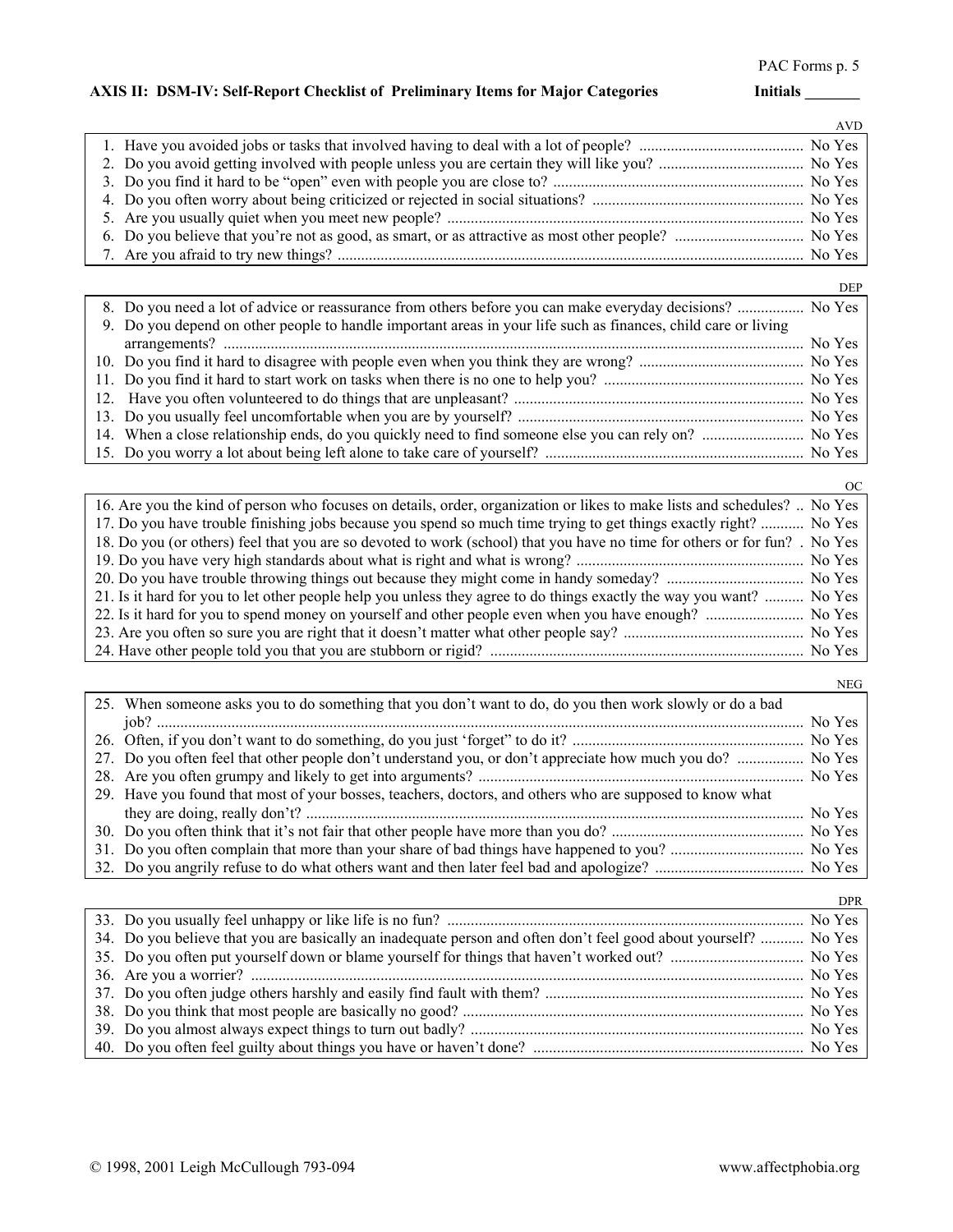PAC Forms p. 6

## **Axis II: Continued Initials \_\_\_\_\_\_\_**

|                                                                                                                       | <b>SDF</b> |
|-----------------------------------------------------------------------------------------------------------------------|------------|
| X1. Have you repeatedly been involved with friends or lovers who have taken advantage of you or let you               |            |
|                                                                                                                       | No Yes     |
|                                                                                                                       | No Yes     |
|                                                                                                                       |            |
| X4. When people try to help you, do you find it hard to accept or do you make it hard for them to help you?  No Yes   |            |
| X5. When you are successful, do you feel depressed or like you don't deserve it, or do something to spoil it?  No Yes |            |
|                                                                                                                       |            |

|                                                                                                                     | PAR |
|---------------------------------------------------------------------------------------------------------------------|-----|
|                                                                                                                     |     |
| 42. Do you spend a lot of time wondering if you can trust your friends or the people you work with?  No Yes         |     |
|                                                                                                                     |     |
|                                                                                                                     |     |
| 45. Are you the kind of person who holds grudges or takes a long time to forgive when insulted or slighted?  No Yes |     |
| 46. Are there many people that you can't forgive because they did or said something to you a long time ago?  No Yes |     |
|                                                                                                                     |     |
|                                                                                                                     |     |

|                                                                                                                        | <b>SZD</b> |
|------------------------------------------------------------------------------------------------------------------------|------------|
| 49. When you are out in public and see people talking, do you often feel that they are talking about you?  No Yes      |            |
| 50. Do you often feel that things that have no special meaning to most people are really meant to give you a           |            |
|                                                                                                                        | No Yes     |
|                                                                                                                        |            |
| 52. Have you ever felt that you could make things happen just by making a wish or thinking about them?                 | No Yes     |
|                                                                                                                        | No Yes     |
| 54. Do you believe that you have a 'sixth sense' that allows you to know or predict things that others can't?  No Yes  |            |
| 55. Do you often think that objects or shadow are really people or animals or that noises are actually voices?  No Yes |            |
| 56. Have you had the sense that some person or force is around you, even though you cannot see anyone?                 | No Yes     |
|                                                                                                                        | No Yes     |
|                                                                                                                        |            |
|                                                                                                                        |            |

| 60. Is it NOT important to you whether you have any close relationships, including being part of a family?  No Yes |  |
|--------------------------------------------------------------------------------------------------------------------|--|
|                                                                                                                    |  |
|                                                                                                                    |  |
|                                                                                                                    |  |
|                                                                                                                    |  |
|                                                                                                                    |  |

|                                                                                                           | HIS |
|-----------------------------------------------------------------------------------------------------------|-----|
|                                                                                                           |     |
|                                                                                                           |     |
|                                                                                                           |     |
|                                                                                                           |     |
|                                                                                                           |     |
| 71. Do you often change your mind about things (opinions) depending on the people you're with or what you |     |
|                                                                                                           |     |
|                                                                                                           |     |